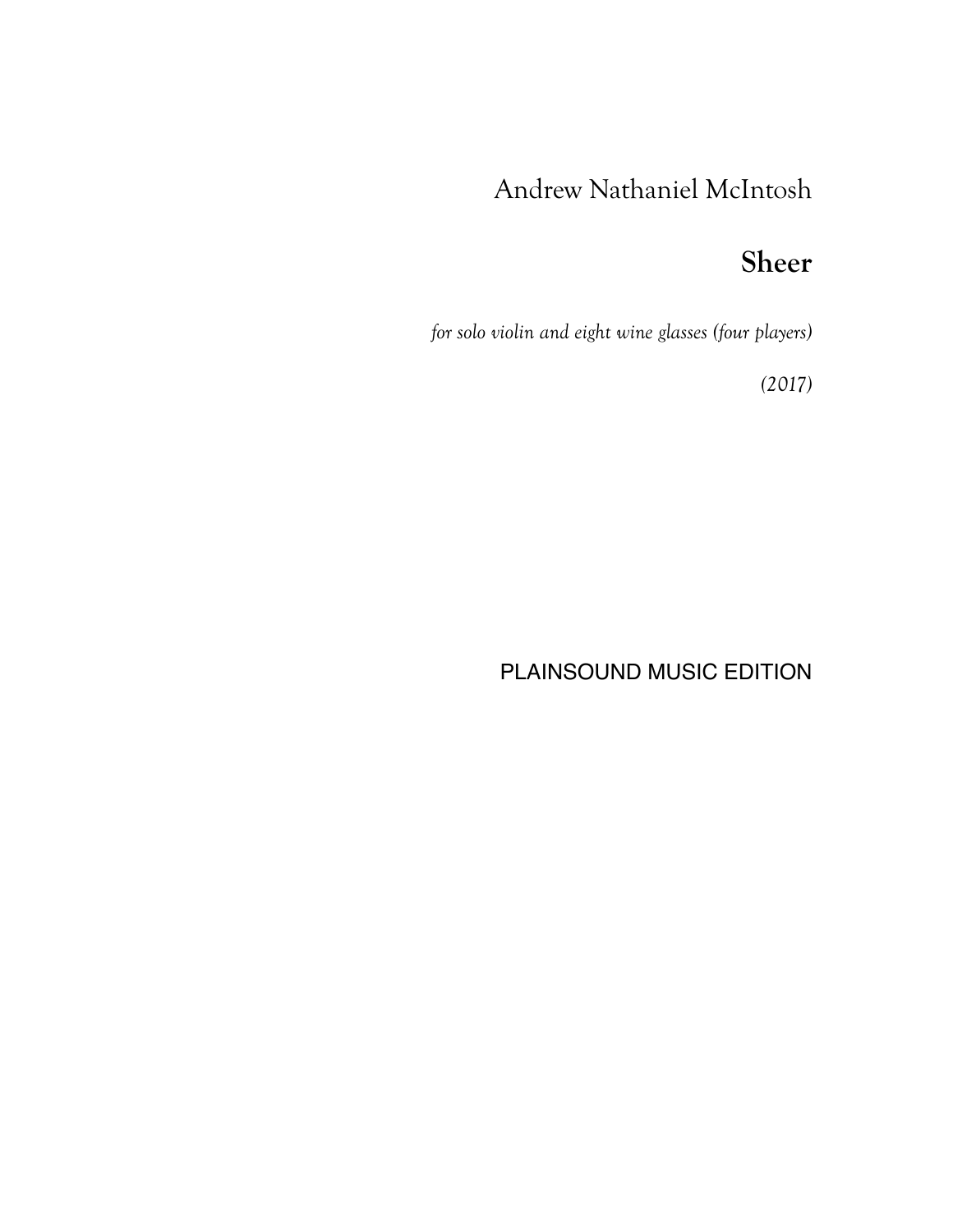commissioned for Movses Pogossian through New Music USA's New Music Connect program with generous support from Elizabeth and Justus Schlichting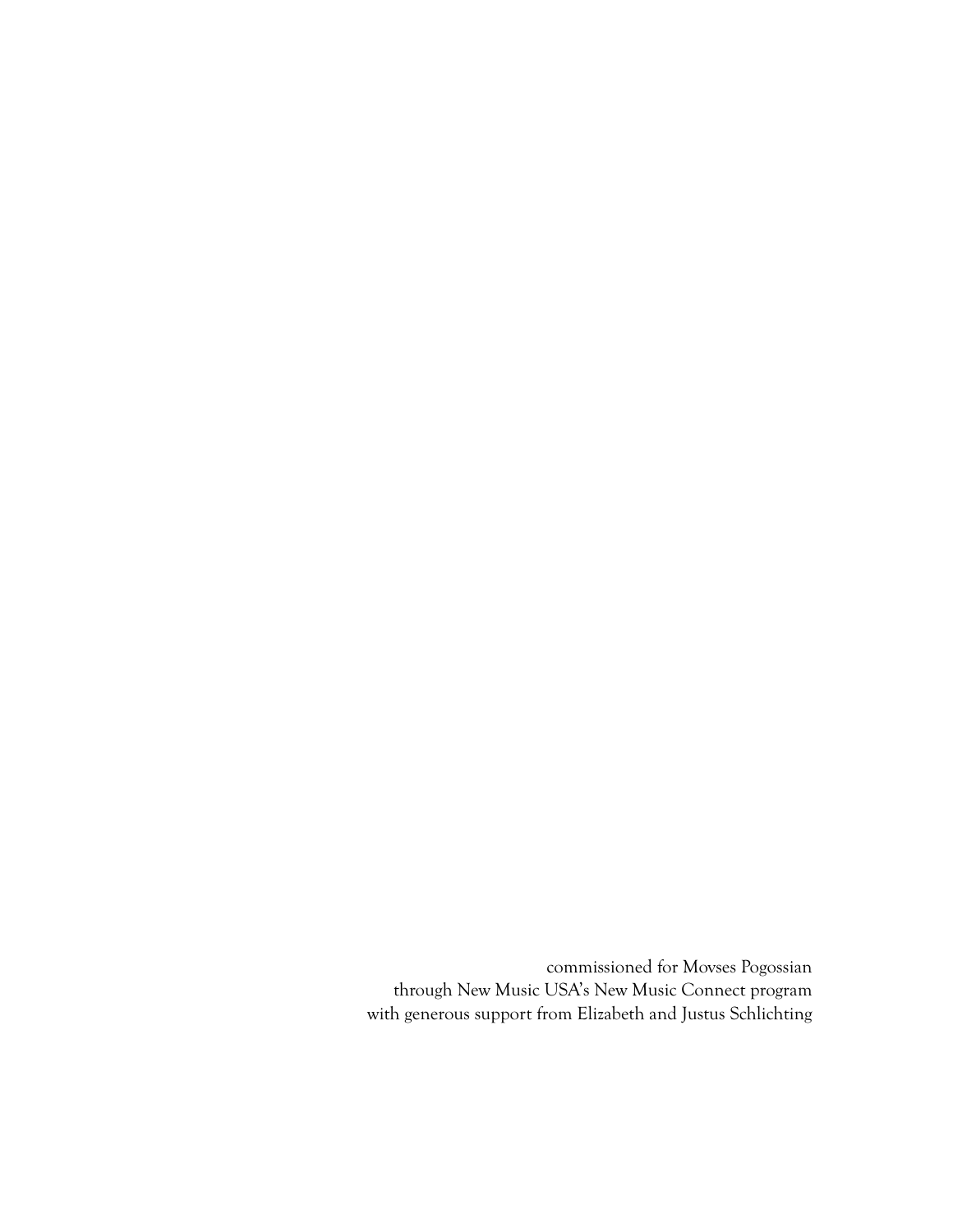*Sheer* was conceived as a work for solo violin, but with several other musicians (ideally other string players) assisting in the performance by bowing wine glasses in several of the movements. The piece could work well performed by a teaching violinist who could enlist the help of four students with the wine glasses. Each of the four bowers should have two glasses, tuned to the notes in the chart below, and use a violin or viola bow. Brandy snifters may sound better than wine glasses for the higher pitches.



The piece occasionally uses microtonal accidentals for just harmonies, which will be accompanied by a ratio for non-standard intervals (eg. 7/4, for a just minor seventh). It is assumed that major and minor thirds and sixths are tuned justly when possible, so smaller commas are not notated. The microtonal accidentals used are from the Helmholtz-Ellis JI pitch notation, designed by Marc Sabat and Wolfgang von Schweinitz.

| notate a septimal comma, apr. 30 cents                  |
|---------------------------------------------------------|
| (for intervals related to the $7/4$ just minor seventh) |

4 5 notate quarter-tones, apr. 50 cents

There are three kinds of fermatas in the piece:

- short ∧
- $\Omega$ medium
- $\Box$   $\log$

The violin soloist will need a wooden mute.

Duration: apr. 21 minutes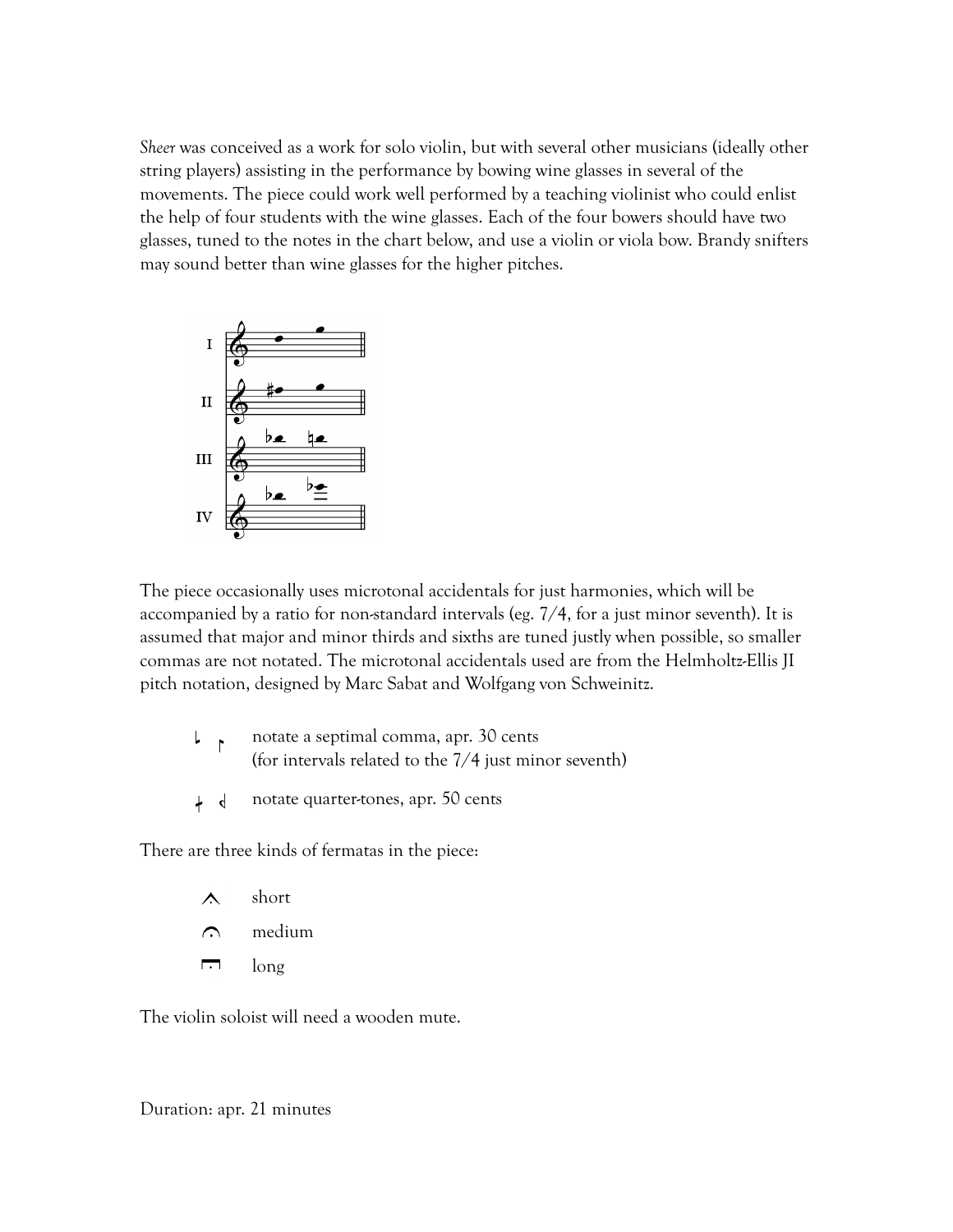## *for Movses Pogossian* SheerI.

Violin  $\overline{A}$ 

#œ

 $\overrightarrow{e}$ 

**Fast, rubato** (apr.  $= 90$ ) **Andrew** Andrew

Andrew McIntosh

 $\frac{1}{2}$  $b$ e #e $$ ene energie en de la provincia de la provincia de la provincia de la provincia de la provincia de la provincia<br>En la provincia de la provincia de la provincia de la provincia de la provincia de la provincia de la provinci  $\bullet$ œ

 $\overline{\phantom{a}}$  $\frac{1}{2}$  $\frac{1}{\sqrt{2}}$  $\frac{1}{2}$  $\overline{\phantom{a}}$ œ





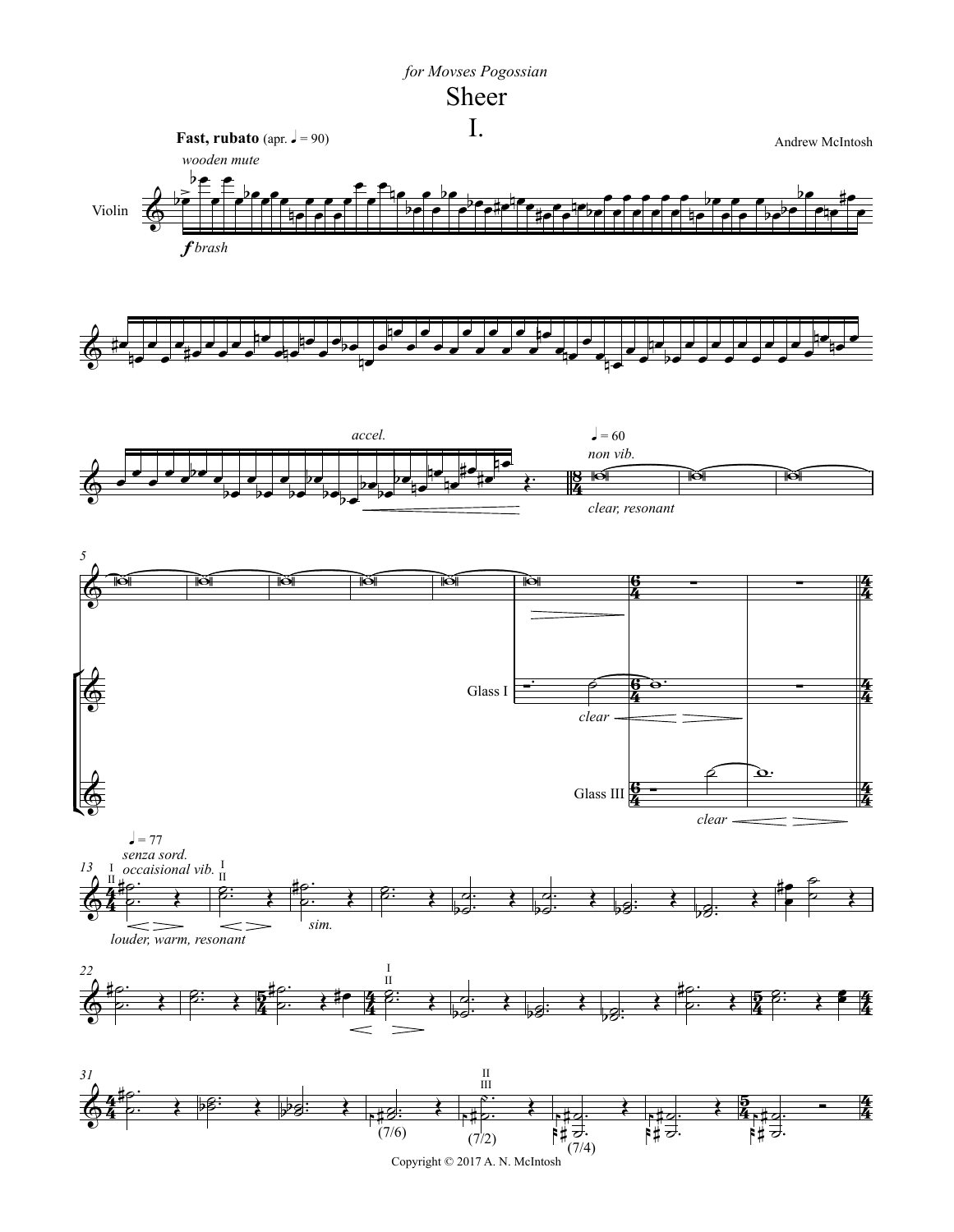







II.

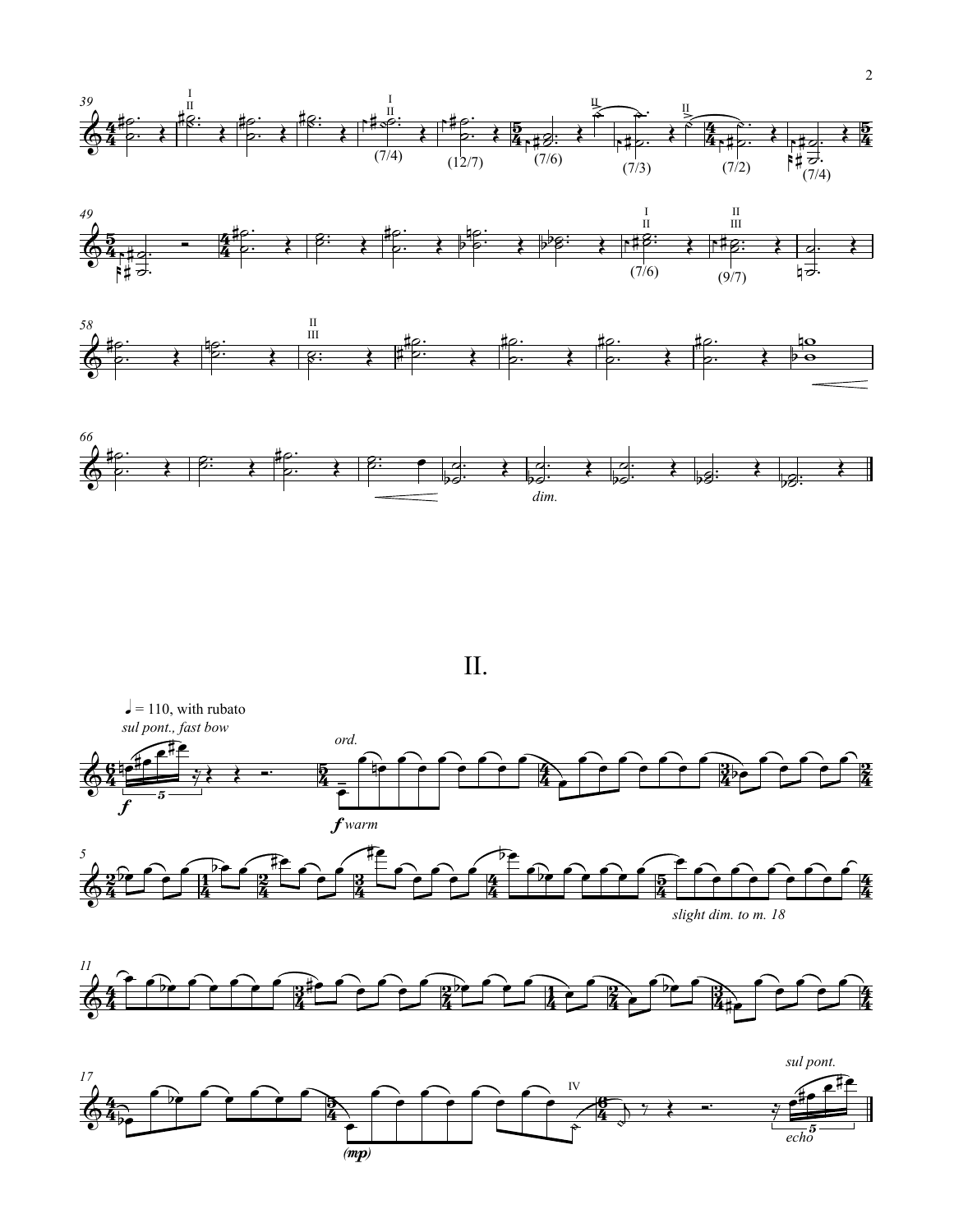III.









*delicate*







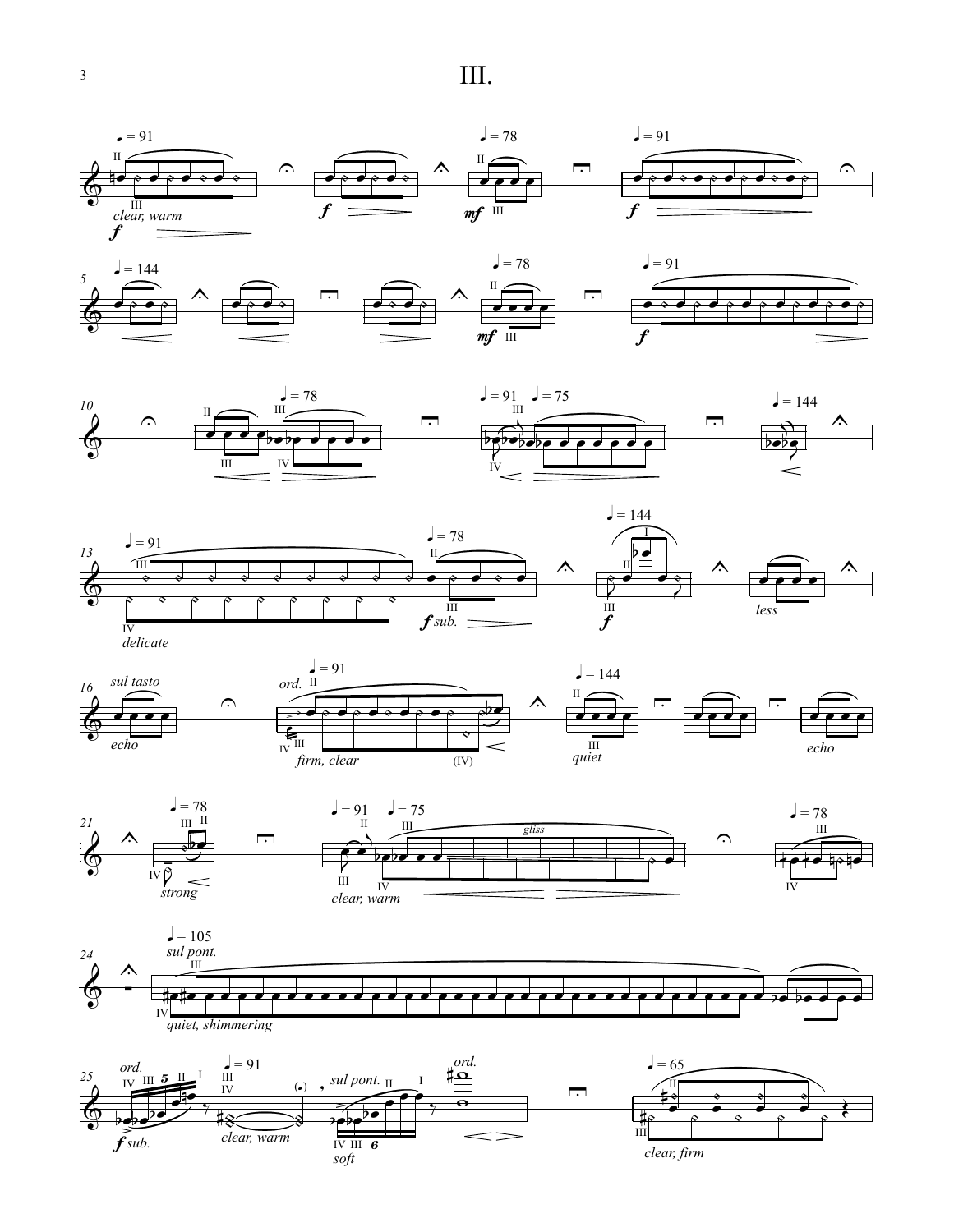



IV.



 $dim.$ 

 $(7/2)$ 

 $cal$  calm, focused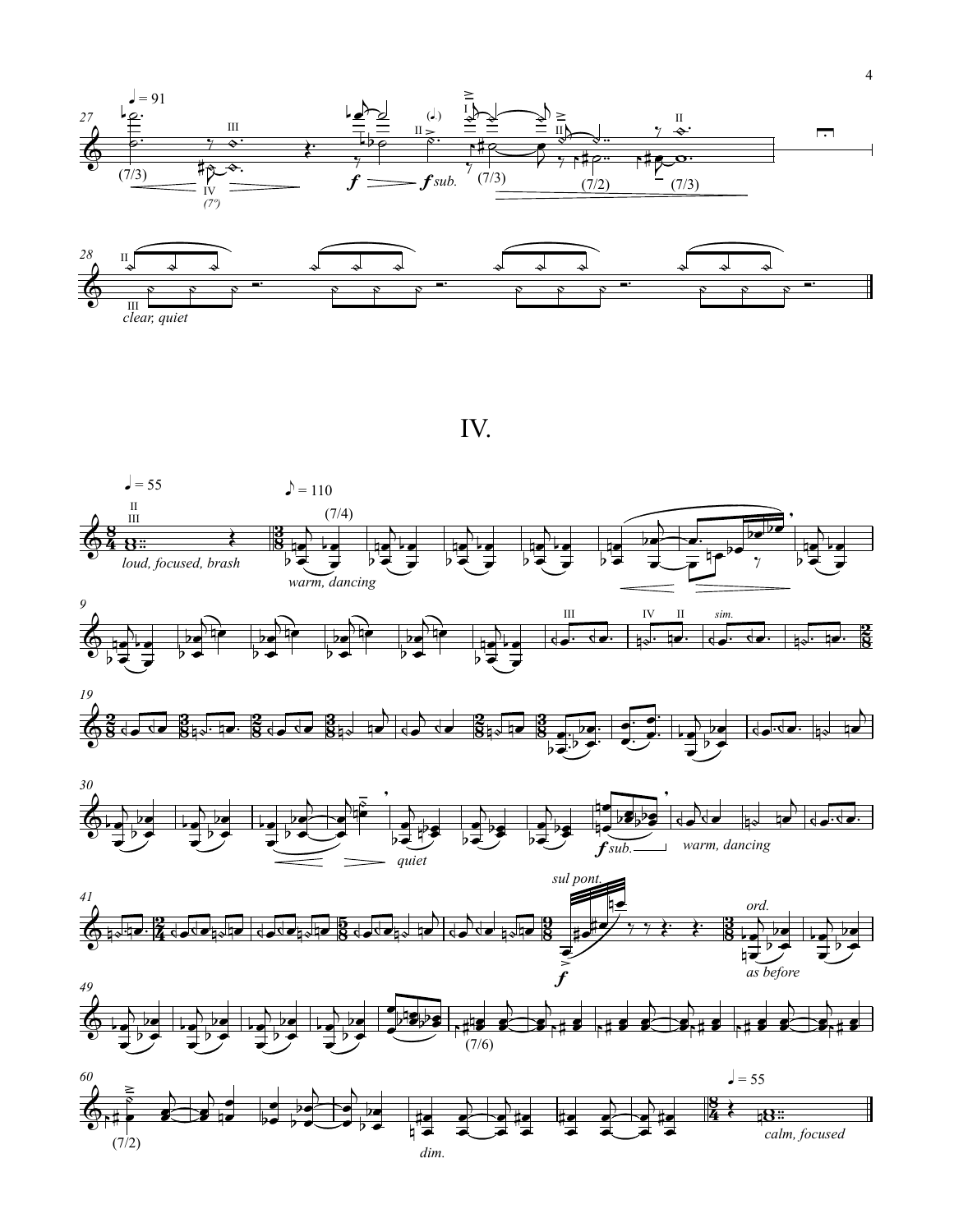V.

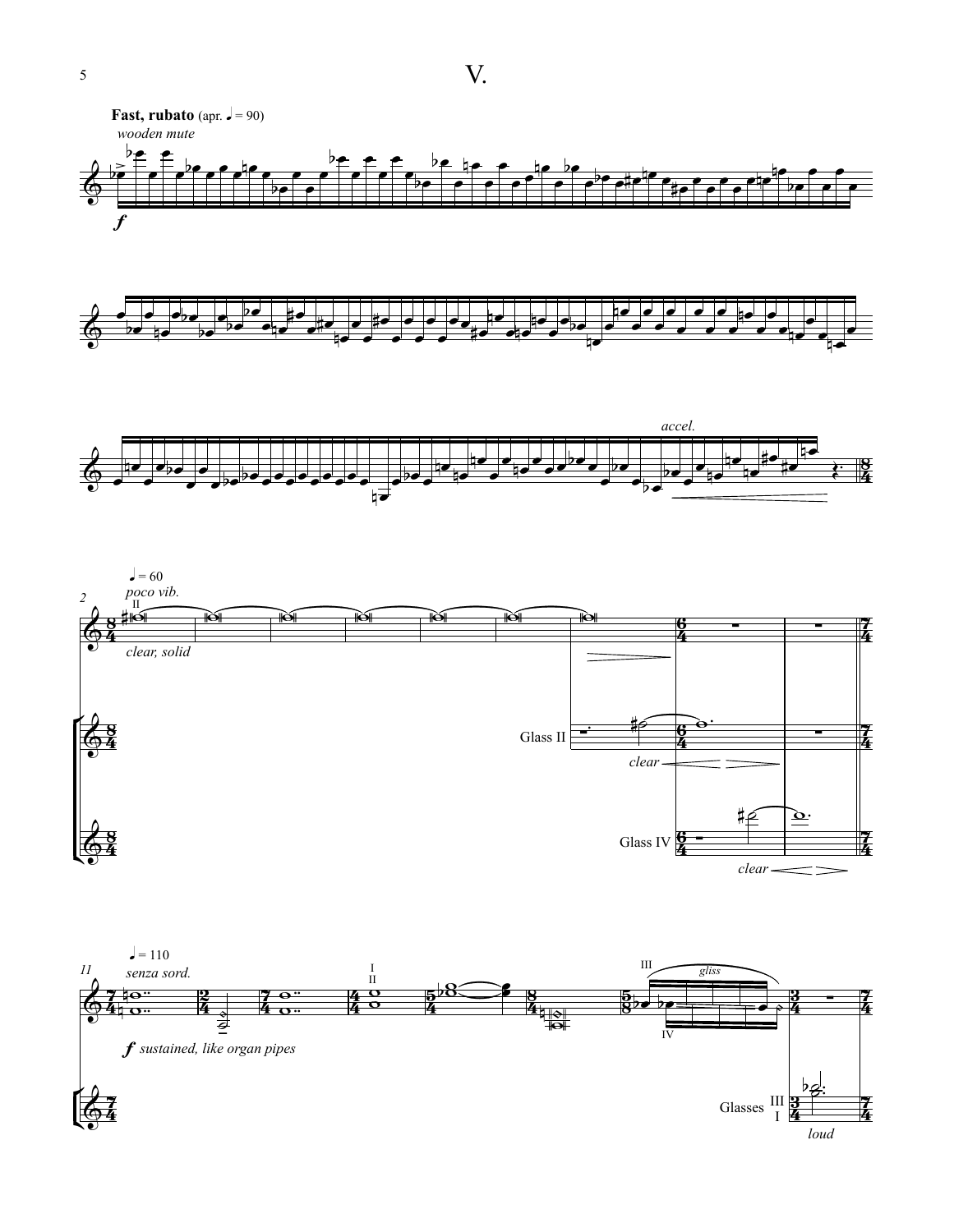





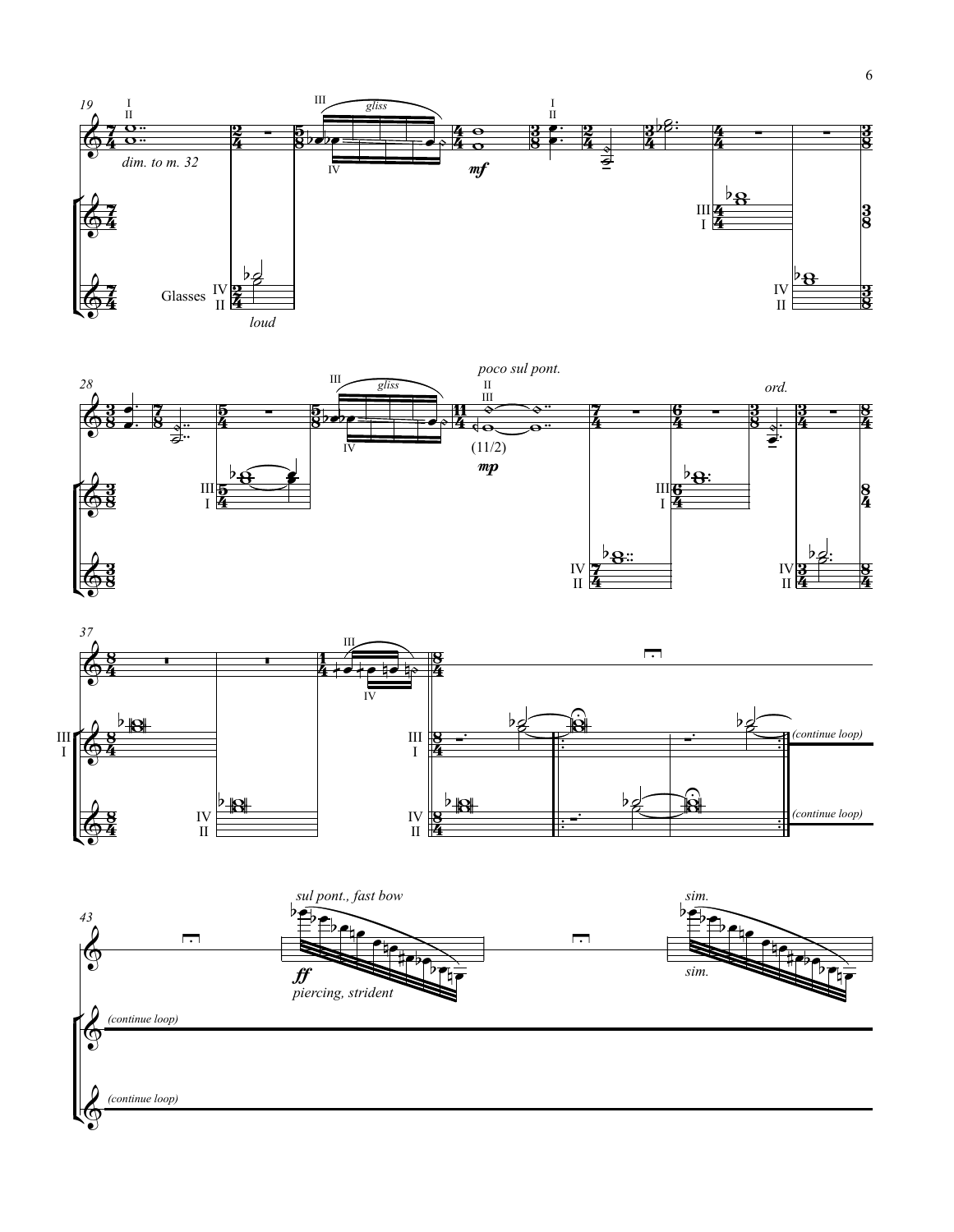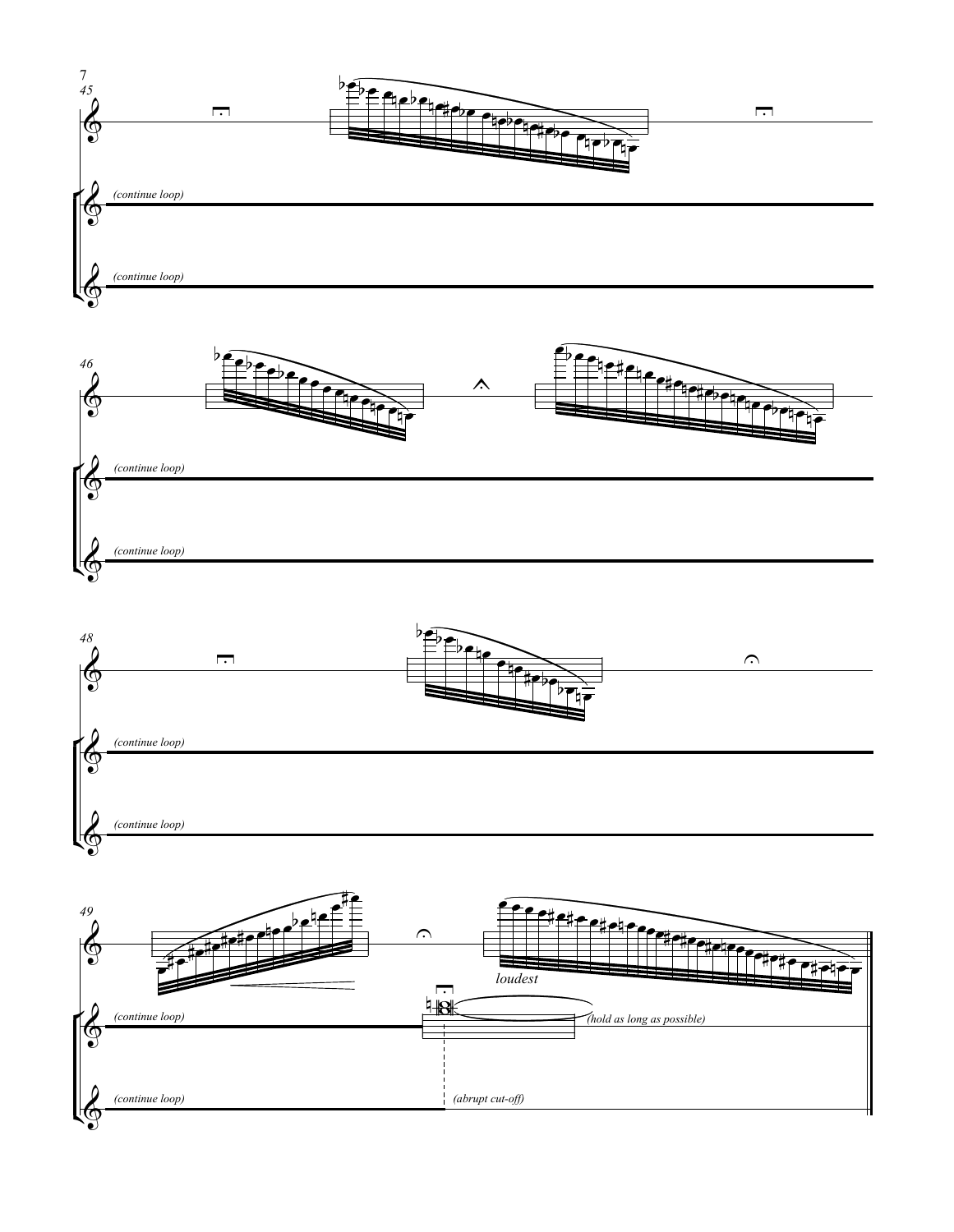VI.



VII.

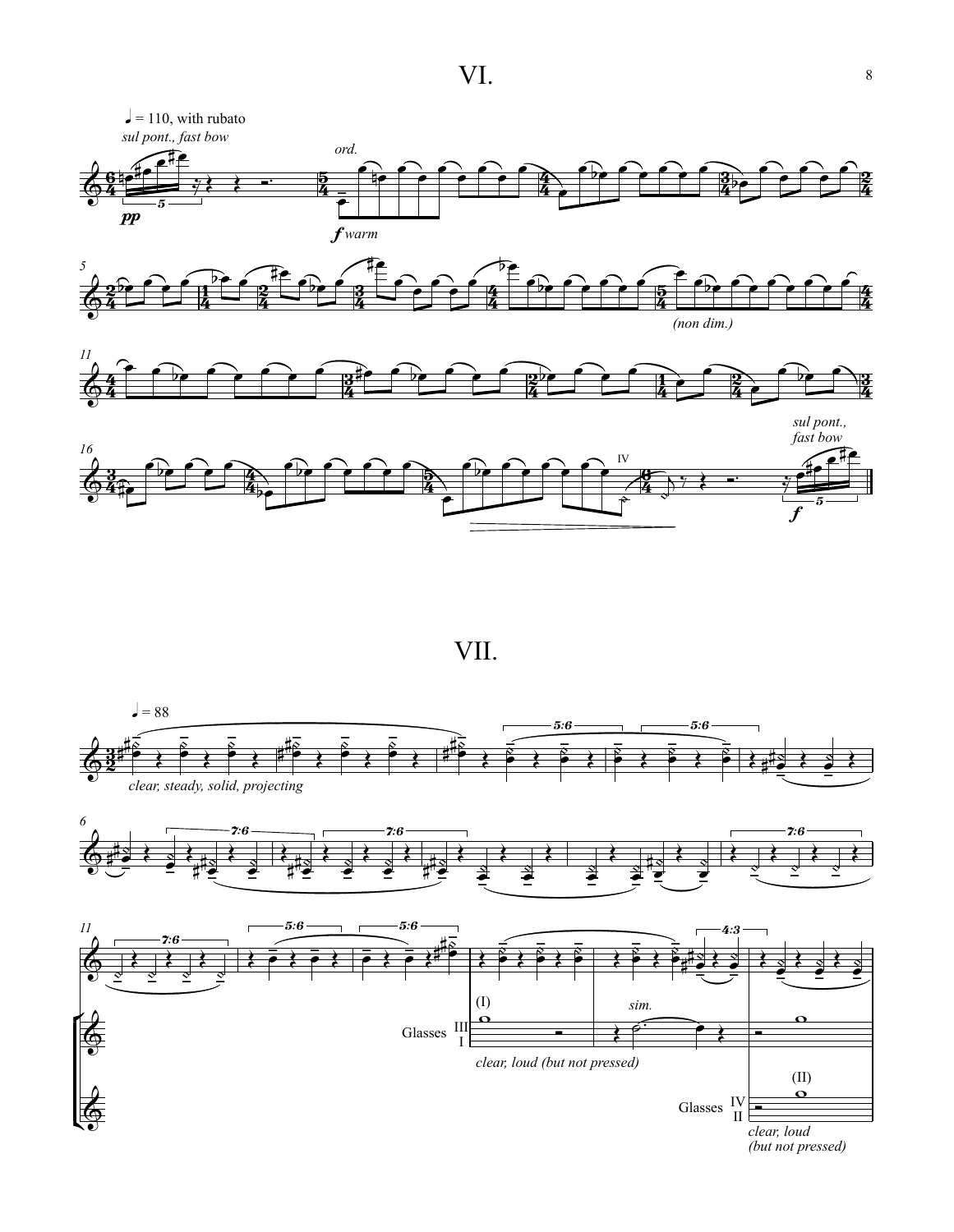



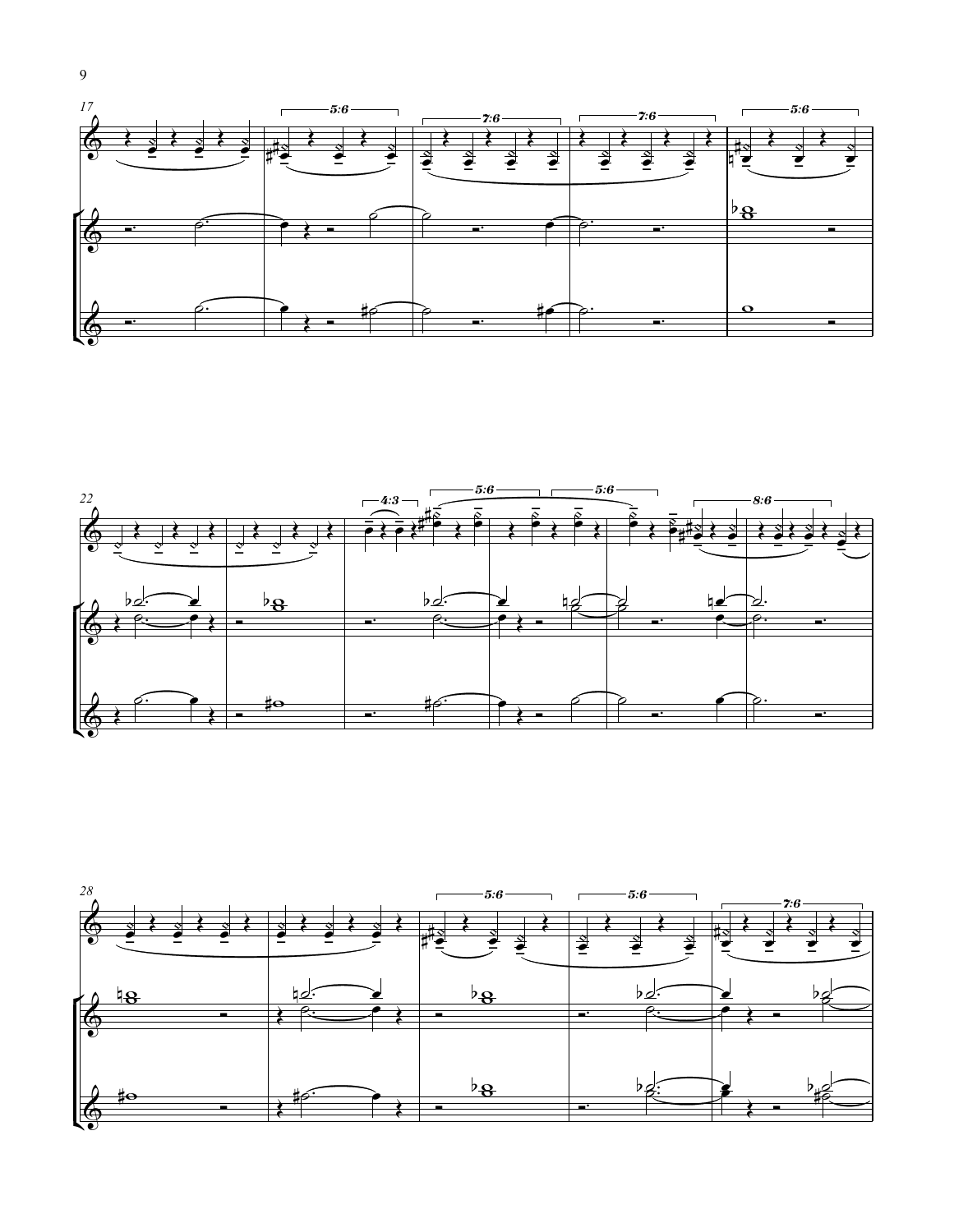